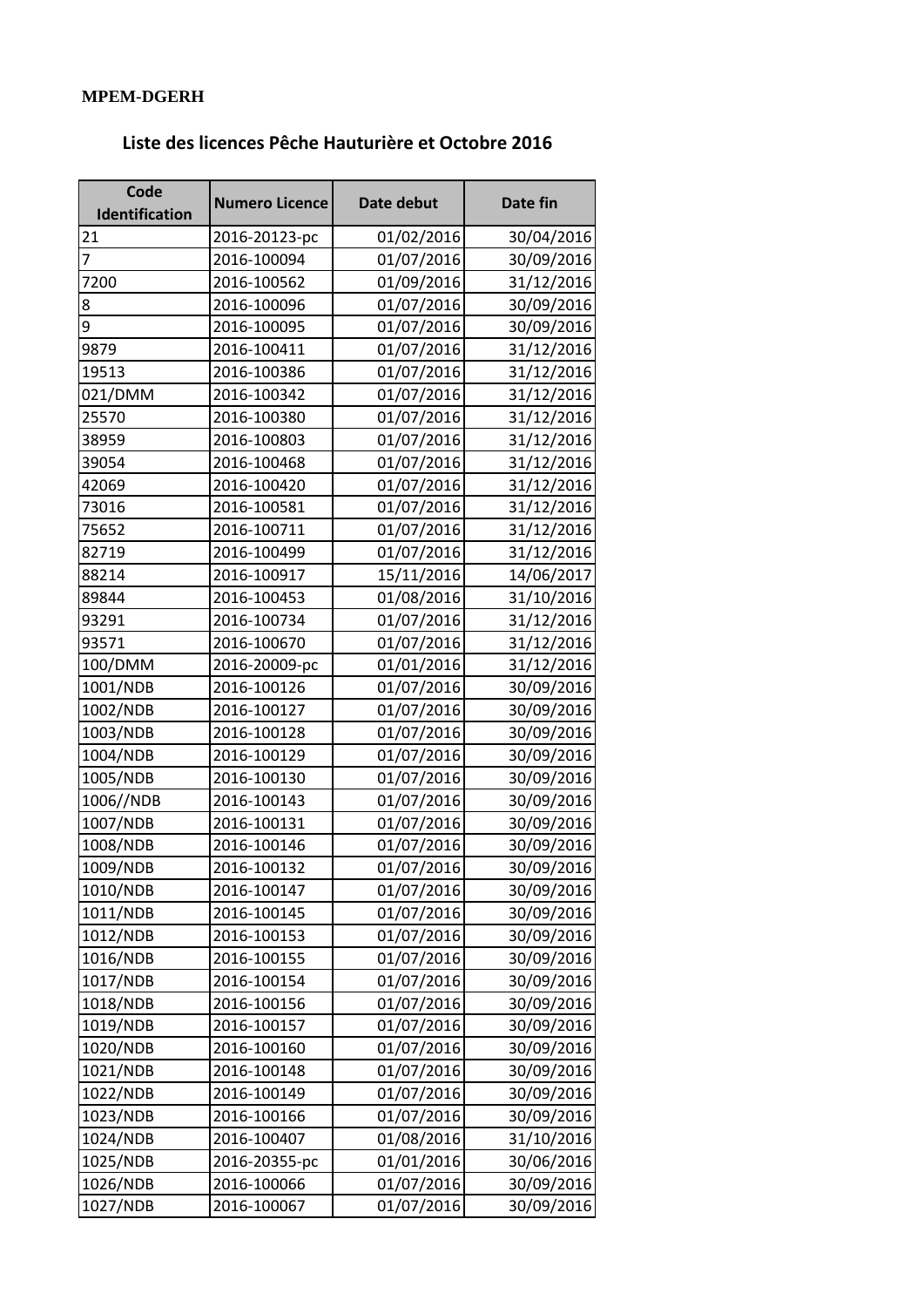| 1028/NDB     | 2016-100052   | 01/07/2016 | 30/09/2016 |
|--------------|---------------|------------|------------|
| 1029/NDB     | 2016-100053   | 01/07/2016 | 30/09/2016 |
| 103/DMM      | 2016-100901   | 15/11/2016 | 14/06/2017 |
| 1030/NDB     | 2016-20385-pc | 01/04/2016 | 30/06/2016 |
| 108/DMM      | 2016-20010-pc | 01/01/2016 | 31/12/2016 |
| 109330       | 2016-100554   | 01/07/2016 | 31/12/2016 |
| 110251       | 2016-100778   | 01/07/2016 | 31/12/2016 |
| 118/DMM      | 2016-20384-pc | 01/04/2016 | 31/12/2016 |
| 118240       | 2016-100435   | 01/07/2016 | 31/12/2016 |
| 1200848      | 2016-100220   | 01/07/2016 | 31/12/2016 |
| 1201547      | 2016-100735   | 01/06/2016 | 31/12/2016 |
| 1300048      | 2016-100251   | 01/07/2016 | 31/12/2016 |
| 1300049      | 2016-100252   | 01/07/2016 | 31/12/2016 |
| 1,30225E+15  | 2016-100437   | 01/09/2016 | 31/12/2016 |
| 1,30225E+15  | 2016-100438   | 01/09/2016 | 31/12/2016 |
| 1,30225E+15  | 2016-100443   | 01/09/2016 | 31/12/2016 |
| 1,30225E+15  | 2016-100439   | 01/09/2016 | 31/12/2016 |
| 1,30225E+15  | 2016-100440   | 01/09/2016 | 31/12/2016 |
| 1,30225E+15  | 2016-100436   | 01/09/2016 | 31/12/2016 |
| 1,30225E+15  | 2016-100441   | 01/09/2016 | 31/12/2016 |
| 1,30225E+15  | 2016-100444   | 01/09/2016 | 31/12/2016 |
| 131167       | 2016-100712   | 01/07/2016 | 31/12/2016 |
| 141313       | 2016-100555   | 01/07/2016 | 31/12/2016 |
| 144304       | 2016-100697   | 01/07/2016 | 31/12/2016 |
| 148666       | 2016-100366   | 01/07/2016 | 31/12/2016 |
| 152          | 2016-20337-pc | 01/01/2016 | 31/12/2016 |
| 153897       | 2016-100657   | 01/07/2016 | 31/12/2016 |
| 154181       | 2016-100493   | 01/07/2016 | 31/12/2016 |
| 158024       | 2016-100668   | 01/07/2016 | 31/12/2016 |
| 159020       | 2016-100595   | 01/07/2016 | 31/12/2016 |
| 175979       | 2016-100409   | 01/09/2016 | 31/12/2016 |
| 180491       | 2016-100646   | 01/07/2016 | 31/12/2016 |
| 188885       | 2016-100664   | 01/07/2016 | 31/12/2016 |
| 194971       | 2016-100556   | 01/07/2016 | 31/12/2016 |
| 198990       | 2016-100534   | 01/07/2016 | 31/12/2016 |
| 2015PP2382/L | 2016-100961   | 15/11/2016 | 14/06/2017 |
| 201898       | 2016-100387   | 01/07/2016 | 31/12/2016 |
| 212706       | 2016-100798   | 01/07/2016 | 31/12/2016 |
| 212902       | 2016-100494   | 01/07/2016 | 31/12/2016 |
| 214/DMM      | 2016-100894   | 15/11/2016 | 14/06/2017 |
| 215/DMM      | 2016-100898   | 15/11/2016 | 14/06/2017 |
| 222065       | 2016-100773   | 01/07/2016 | 31/12/2016 |
| 235536       | 2016-100376   | 01/07/2016 | 31/12/2016 |
| 238371       | 2016-100583   | 01/07/2016 | 31/12/2016 |
| 242985       | 2016-100716   | 01/07/2016 | 31/12/2016 |
| 251015       | 2016-100647   | 01/07/2016 | 31/12/2016 |
| 251612       | 2016-100495   | 01/07/2016 | 31/12/2016 |
| 251996       | 2016-100717   | 01/07/2016 | 31/12/2016 |
| 257428       | 2016-100500   | 01/07/2016 | 31/12/2016 |
| 257776       | 2016-100771   | 01/07/2016 | 31/12/2016 |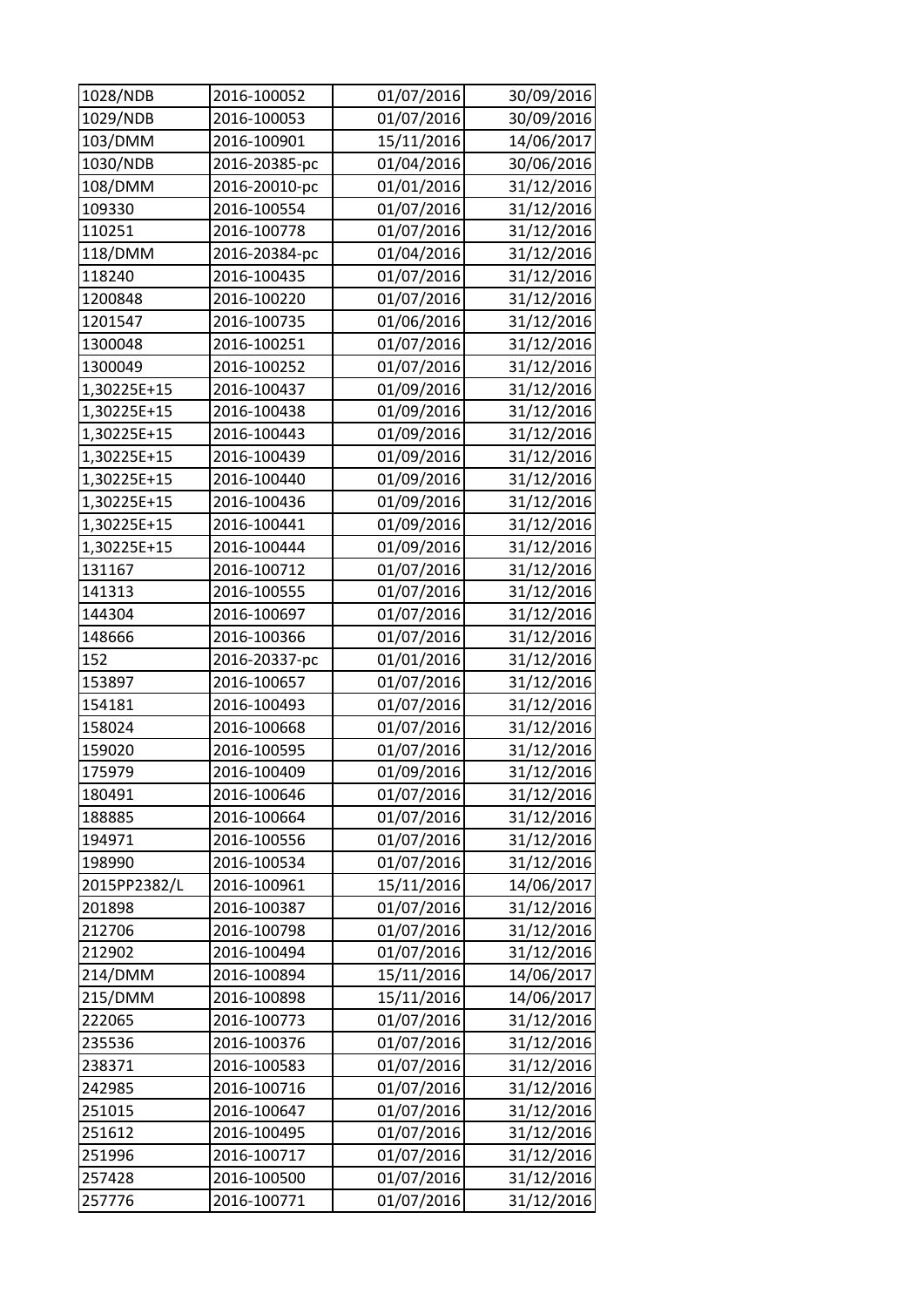| 2586/L     | 2016-100360   | 01/07/2016 | 31/12/2016 |
|------------|---------------|------------|------------|
| 2652/L     | 2016-100689   | 01/01/2016 | 31/12/2016 |
| 273389     | 2016-100645   | 01/07/2016 | 31/12/2016 |
| 275627     | 2016-100836   | 01/07/2016 | 31/12/2016 |
| 278310     | 2016-100452   | 01/08/2016 | 31/10/2016 |
| 288462     | 2016-100518   | 01/07/2016 | 31/12/2016 |
| 297330     | 2016-100649   | 01/07/2016 | 31/12/2016 |
| 298994     | 2016-100923   | 01/12/2016 | 31/12/2016 |
| 301708     | 2016-100507   | 01/07/2016 | 31/12/2016 |
| 302906     | 2016-100535   | 01/07/2016 | 31/12/2016 |
| 306488     | 2016-100501   | 01/07/2016 | 31/12/2016 |
| 307783     | 2016-100578   | 01/09/2016 | 31/12/2016 |
| 317093     | 2016-100413   | 01/07/2016 | 31/12/2016 |
| 322438     | 2016-100502   | 01/07/2016 | 31/12/2016 |
| 330593     | 2016-100718   | 01/07/2016 | 31/12/2016 |
| 340880     | 2016-100569   | 01/07/2016 | 31/12/2016 |
| 340882     | 2016-100525   | 01/07/2016 | 31/12/2016 |
| 344912     | 2016-100955   | 01/07/2016 | 31/12/2016 |
| 344936     | 2016-100720   | 01/07/2016 | 31/12/2016 |
| 347664     | 2016-100465   | 01/07/2016 | 31/12/2016 |
| 351195     | 2016-100416   | 01/07/2016 | 31/12/2016 |
| 351377     | 2016-100702   | 01/07/2016 | 31/12/2016 |
| 351520082  | 2016-20131-pc | 01/01/2016 | 31/12/2016 |
| 353120     | 2016-100553   | 01/07/2016 | 31/12/2016 |
| 354314     | 2016-100457   | 01/09/2016 | 31/12/2016 |
| 355623     | 2016-100566   | 01/07/2016 | 31/12/2016 |
| 357469     | 2016-100470   | 01/07/2016 | 31/12/2016 |
| 360677     | 2016-100650   | 01/07/2016 | 31/12/2016 |
| 364050     | 2016-100701   | 01/07/2016 | 31/12/2016 |
| 3,71E+11   | 2016-100442   | 01/09/2016 | 31/12/2016 |
| 3,71E+12   | 2016-100445   | 01/09/2016 | 31/12/2016 |
| 378658     | 2016-100433   | 01/07/2016 | 31/12/2016 |
| 382284     | 2016-100584   | 01/07/2016 | 31/12/2016 |
| 382867     | 2016-100708   | 01/08/2016 | 31/01/2017 |
| 389337     | 2016-100698   | 01/07/2016 | 31/12/2016 |
| 392224     | 2016-100532   | 01/07/2016 | 31/12/2016 |
| 3aCP3-6-02 | 2016-20117-pc | 01/01/2016 | 31/12/2016 |
| 3EWG5      | 2016-100772   | 01/11/2016 | 31/12/2016 |
| 404824     | 2016-100422   | 01/07/2016 | 31/12/2016 |
| 407-NDB    | 2016-100343   | 01/07/2016 | 31/12/2016 |
| 408-NDB    | 2016-100344   | 01/07/2016 | 31/12/2016 |
| 414        | 2016-100006   | 01/07/2016 | 30/09/2016 |
| 415        | 2016-100007   | 01/07/2016 | 30/09/2016 |
| 418003     | 2016-100430   | 01/07/2016 | 31/12/2016 |
| 421872     | 2016-100721   | 01/07/2016 | 31/12/2016 |
| 425020     | 2016-100659   | 01/07/2016 | 31/12/2016 |
| 427/DMM    | 2016-100899   | 15/11/2016 | 14/06/2017 |
| 429777     | 2016-100381   | 01/07/2016 | 31/12/2016 |
| 429802     | 2016-100914   | 01/12/2016 | 31/12/2016 |
| 431711     | 2016-100515   | 01/09/2016 | 31/12/2016 |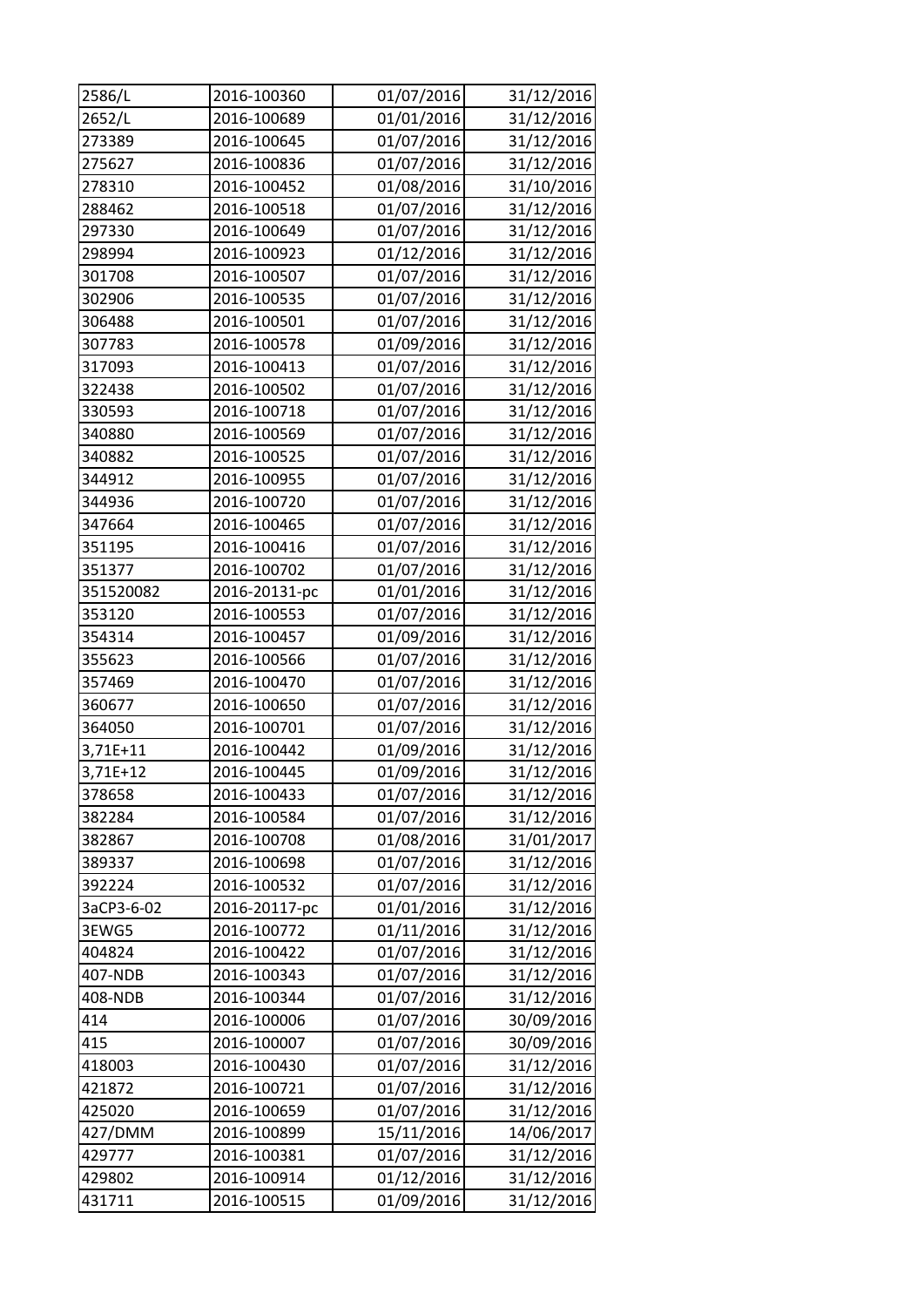| 433/DMM       | 2016-100221                | 01/07/2016               | 31/12/2016               |
|---------------|----------------------------|--------------------------|--------------------------|
| 448916        | 2016-100486                | 01/07/2016               | 31/12/2016               |
| 462984        | 2016-100580                | 01/07/2016               | 31/12/2016               |
| 463091        | 2016-100529                | 01/07/2016               | 31/12/2016               |
| 468339        | 2016-100404                | 01/07/2016               | 31/12/2016               |
| 471293        | 2016-100634                | 01/07/2016               | 31/12/2016               |
| 478273        | 2016-100722                | 01/07/2016               | 31/12/2016               |
| 491116        | 2016-100707                | 01/08/2016               | 31/01/2017               |
| 497349        | 2016-100497                | 01/07/2016               | 31/12/2016               |
| 500809        | 2016-100700                | 01/07/2016               | 31/12/2016               |
| 502/DMM       | 2016-100222                | 01/07/2016               | 31/12/2016               |
| 505 DMM       | 2016-20018-pc              | 01/01/2016               | 31/12/2016               |
| 505154        | 2016-100651                | 01/07/2016               | 31/12/2016               |
| 507329        | 2016-100723                | 01/07/2016               | 31/12/2016               |
| 510319        | 2016-100568                | 01/07/2016               | 31/12/2016               |
| 511501        | 2016-100458                | 01/09/2016               | 31/12/2016               |
| 513/DMM       | 2016-20008-pc              | 01/01/2016               | 31/12/2016               |
| 513337        | 2016-100377                | 01/07/2016               | 31/12/2016               |
| 514/DMM       | 2016-100228                | 01/07/2016               | 31/12/2016               |
| 515/DMM       | 2016-20031-pc              | 01/01/2016               | 31/12/2016               |
| 517/DMM       | 2016-100226                | 01/07/2016               | 31/12/2016               |
| 518204        | 2016-100724                | 01/07/2016               | 31/12/2016               |
| 531410        | 2016-100519                | 01/07/2016               | 31/12/2016               |
| 534727        | 2016-100648                | 01/07/2016               | 31/12/2016               |
| 541/DMM       | 2016-100895                | 15/11/2016               | 14/06/2017               |
| 542/DMM       | 2016-100896                | 15/11/2016               | 14/06/2017               |
| 542968        | 2016-100699                | 01/07/2016               | 31/12/2016               |
| 543/DMM       | 2016-100225                | 01/07/2016               | 31/12/2016               |
| 544196        | 2016-100585                | 01/08/2016               | 31/01/2017               |
| 546997        | 2016-100703                | 01/07/2016               | 31/12/2016               |
| 548790        | 2016-100752                | 01/07/2016               | 31/12/2016               |
| 553           | 2016-100008                | 01/07/2016               | 30/09/2016               |
| 555134        | 2016-100557                | 01/07/2016               | 31/12/2016               |
| 557/DMM       | 2016-100229                | 01/07/2016               | 31/12/2016               |
| 558/DMM       | 2016-100897                | 15/11/2016               | 14/06/2017               |
| 564           | 2016-100105                | 01/07/2016               | 30/09/2016               |
| 568617        | 2016-100173                | 01/07/2016               | 31/12/2016               |
| 569002        | 2016-100545                | 01/07/2016               | 31/12/2016               |
| 574266        | 2016-100538                | 01/07/2016               | 31/12/2016               |
| 576           | 2016-100104                | 01/07/2016               | 30/09/2016               |
| 576492        | 2016-100596                | 01/07/2016               | 31/12/2016               |
| 576707        | 2016-100338                | 01/07/2016               | 31/12/2016               |
| 581090        | 2016-100504                | 01/07/2016               | 31/12/2016               |
| 586577        | 2016-100462                | 01/07/2016               | 31/12/2016               |
| 588           | 2016-100106                | 01/07/2016               | 30/09/2016               |
| 595355        | 2016-100660                | 01/07/2016               | 31/12/2016               |
|               |                            |                          | 31/12/2016               |
|               |                            |                          |                          |
| 595466        | 2016-100600                | 01/10/2016               |                          |
| 596785<br>602 | 2016-100424<br>2016-100103 | 01/07/2016<br>01/07/2016 | 31/12/2016<br>30/09/2016 |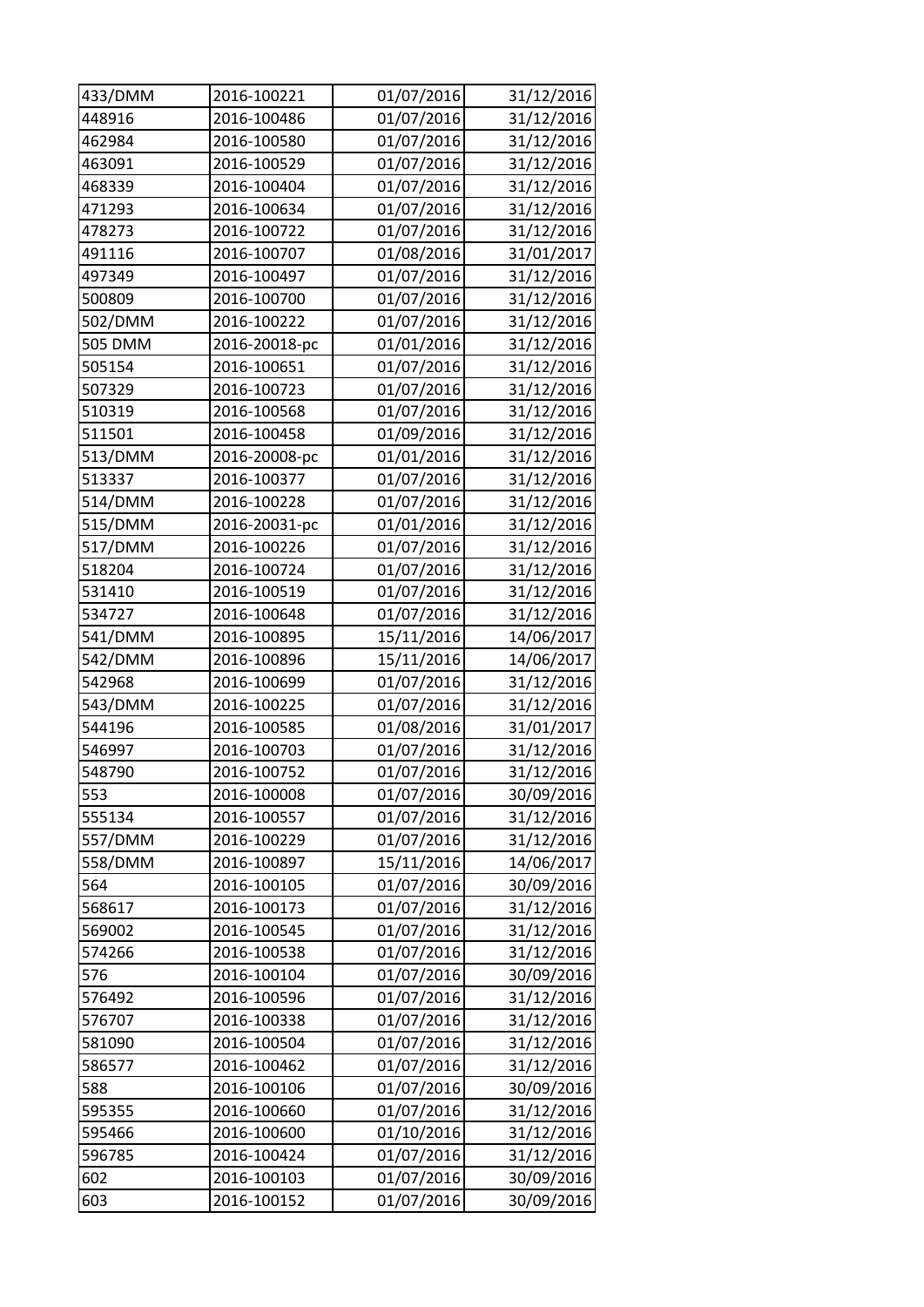| 604            | 2016-100080                  | 01/07/2016 | 30/09/2016 |
|----------------|------------------------------|------------|------------|
| 608318         | 2016-100726                  | 01/07/2016 | 31/12/2016 |
| 610            | 2016-100107                  | 01/07/2016 | 30/09/2016 |
| <b>611 NDB</b> | 2016-100369                  | 01/08/2016 | 30/09/2016 |
| <b>615 NDB</b> | 2016-100108                  | 01/07/2016 | 30/09/2016 |
| 623            | 2016-100101                  | 01/07/2016 | 30/09/2016 |
| 625418         | 2016-100671                  | 01/07/2016 | 31/12/2016 |
| 627996         | 2016-100661                  | 01/07/2016 | 31/12/2016 |
| 632            | 2016-100102                  | 01/07/2016 | 30/09/2016 |
| 632950         | 2016-100666                  | 01/07/2016 | 31/12/2016 |
| 632983         | 2016-100748                  | 01/07/2016 | 31/12/2016 |
| 634            | 2016-100075                  | 01/07/2016 | 30/09/2016 |
| 634388         | 2016-100662                  | 01/07/2016 | 31/12/2016 |
| 638            | 2016-100370                  | 01/08/2016 | 30/09/2016 |
| 640546         | 2016-100719                  | 01/07/2016 | 31/12/2016 |
| 641473         | 2016-100727                  | 01/07/2016 | 31/12/2016 |
| 642/NDB        | 2016-100074                  | 01/07/2016 | 30/09/2016 |
| 643485         | 2016-100512                  | 01/07/2016 | 31/12/2016 |
| 647248         | 2016-100257                  | 20/07/2016 | 19/10/2016 |
| 648            | 2016-100081                  | 01/07/2016 | 30/09/2016 |
| 652            | 2016-100082                  | 01/07/2016 | 30/09/2016 |
| 653            | 2016-100083                  | 01/07/2016 | 30/09/2016 |
| 654/NDB        | 2016-100073                  | 01/07/2016 | 30/09/2016 |
| <b>655 NDB</b> | 2016-100218                  | 01/07/2016 | 30/09/2016 |
| 655118         | 2016-100405                  | 01/07/2016 | 31/12/2016 |
| 656/NDB        | 2016-100219                  | 01/07/2016 | 30/09/2016 |
| 657477         | 2016-100541                  | 01/07/2016 | 31/12/2016 |
| 658            | 2016-100097                  | 01/07/2016 | 30/09/2016 |
| 659            | 2016-100098                  | 01/07/2016 | 30/09/2016 |
| 660 ndb        | 2016-100044                  | 01/07/2016 | 30/09/2016 |
| 661 NDB        | 2016-100049                  | 01/07/2016 | 30/09/2016 |
| 664489         | 2016-100594                  | 01/07/2016 | 31/12/2016 |
| 665            | 2016-100084                  | 01/07/2016 | 30/09/2016 |
| 666            | 2016-100087                  | 01/07/2016 | 30/09/2016 |
| 667            | 2016-100085                  | 01/07/2016 | 30/09/2016 |
| 667498         | 2016-100706                  | 01/08/2016 | 31/01/2017 |
| 669362         | 2016-100391                  | 01/07/2016 | 31/12/2016 |
| 676            | 2016-100086                  | 01/07/2016 | 30/09/2016 |
| 676093         | 2016-100564                  | 01/07/2016 | 31/12/2016 |
| 677            | 2016-100089                  | 01/07/2016 | 30/09/2016 |
| <b>678 NDB</b> | 2016-100090                  | 01/07/2016 | 30/09/2016 |
| 678720         | 2016-100466                  | 01/07/2016 | 31/12/2016 |
| 679 NDB        | 2016-100092                  | 01/07/2016 | 30/09/2016 |
| 680412         | 2016-100570                  | 01/07/2016 | 31/12/2016 |
| 680969         | 2016-100383                  | 01/08/2016 | 31/12/2016 |
| 697386         | 2016-100527                  | 01/07/2016 | 31/12/2016 |
| 697731         | 2016-100488                  | 01/07/2016 | 31/12/2016 |
|                |                              |            | 31/12/2016 |
| 698            |                              | 01/02/2016 |            |
| $7/1 - 209$    | 2016-20020-pc<br>2016-100254 | 01/07/2016 | 31/12/2016 |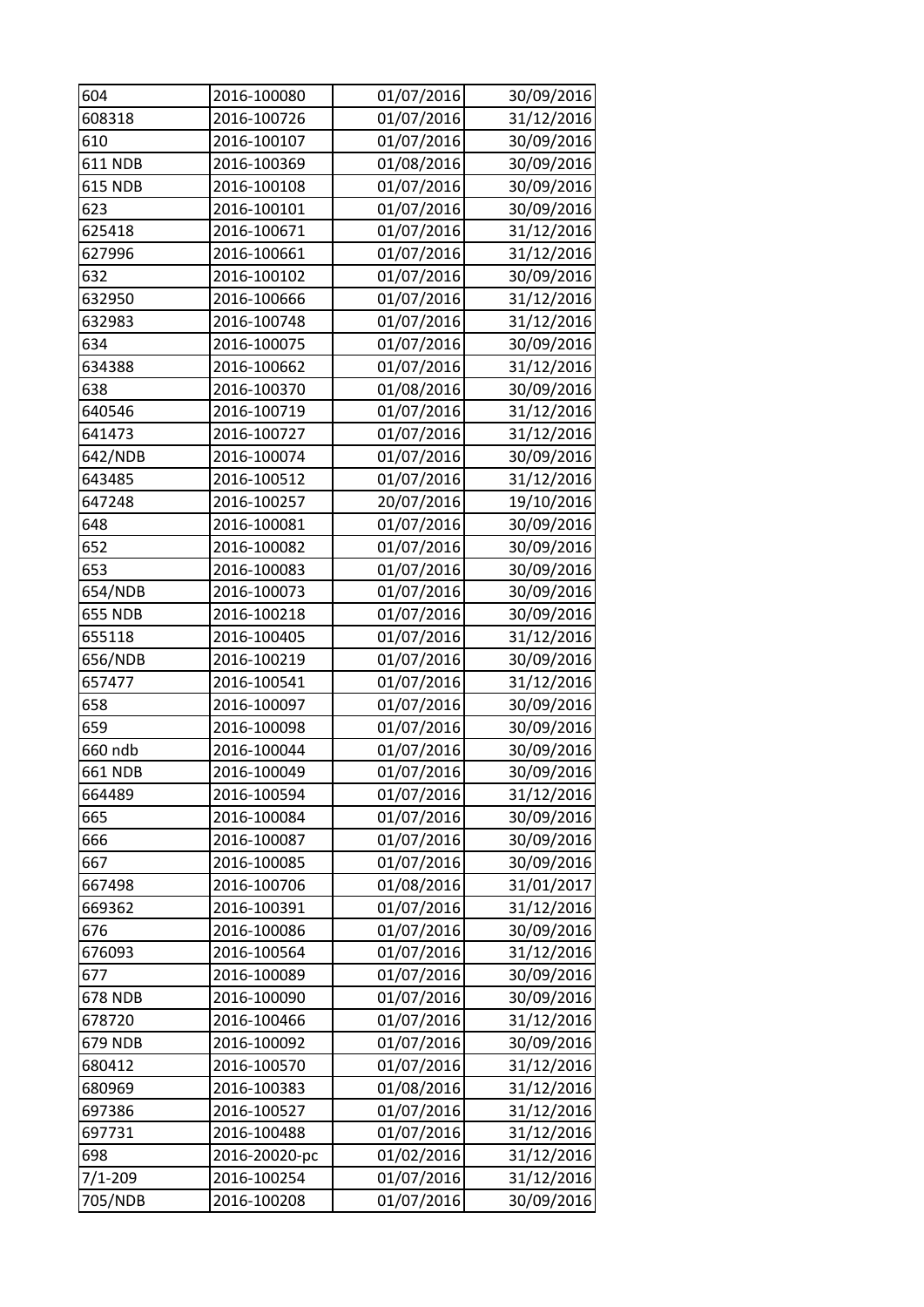| 706/NDB | 2016-100209   | 01/07/2016 | 30/09/2016 |
|---------|---------------|------------|------------|
| 707/NDB | 2016-100210   | 01/07/2016 | 30/09/2016 |
| 708/NDB | 2016-100211   | 01/07/2016 | 30/09/2016 |
| 709739  | 2016-100550   | 01/07/2016 | 31/12/2016 |
| 710/NDB | 2016-100212   | 01/07/2016 | 30/09/2016 |
| 717739  | 2016-100774   | 01/07/2016 | 31/12/2016 |
| 720765  | 2016-100460   | 01/09/2016 | 31/12/2016 |
| 722838  | 2016-100876   | 01/07/2016 | 31/12/2016 |
| 726/NDB | 2016-100213   | 01/07/2016 | 30/09/2016 |
| 728/NDB | 2016-100217   | 01/07/2016 | 30/09/2016 |
| 729/NDB | 2016-100215   | 01/07/2016 | 30/09/2016 |
| 730/NDB | 2016-100216   | 01/07/2016 | 30/09/2016 |
| 731/NDB | 2016-100214   | 01/07/2016 | 30/09/2016 |
| 737274  | 2016-100531   | 01/07/2016 | 31/12/2016 |
| 739/NDB | 2016-100058   | 01/07/2016 | 30/09/2016 |
| 739591  | 2016-100656   | 01/07/2016 | 31/12/2016 |
| 740/NDB | 2016-100059   | 01/07/2016 | 30/09/2016 |
| 741/NDB | 2016-100060   | 01/07/2016 | 30/09/2016 |
| 742/NDB | 2016-100061   | 01/07/2016 | 30/09/2016 |
| 743/NDB | 2016-100062   | 01/07/2016 | 30/09/2016 |
| 744/NDB | 2016-100065   | 01/07/2016 | 30/09/2016 |
| 745/NDB | 2016-100064   | 01/07/2016 | 30/09/2016 |
| 746/NDB | 2016-100063   | 01/07/2016 | 30/09/2016 |
| 746469  | 2016-100471   | 01/07/2016 | 31/12/2016 |
| 749119  | 2016-100919   | 01/12/2016 | 31/12/2016 |
| 758512  | 2016-100393   | 01/07/2016 | 31/12/2016 |
| 760587  | 2016-100539   | 01/07/2016 | 31/12/2016 |
| 7644489 | 2016-100477   | 01/09/2016 | 31/12/2016 |
| 771504  | 2016-100549   | 01/07/2016 | 31/12/2016 |
| 773     | 2016-30034    | 01/01/2016 | 31/12/2016 |
| 780292  | 2016-100776   | 01/07/2016 | 31/12/2016 |
| 783975  | 2016-100796   | 01/07/2016 | 31/12/2016 |
| 788112  | 2016-100800   | 01/07/2016 | 31/12/2016 |
| 7905223 | 2016-20333-pc | 01/04/2016 | 31/12/2016 |
| 793291  | 2016-100902   | 15/11/2016 | 14/06/2017 |
| 794153  | 2016-100714   | 01/07/2016 | 31/12/2016 |
| 801470  | 2016-100385   | 01/07/2016 | 31/12/2016 |
| 815062  | 2016-100474   | 01/07/2016 | 31/12/2016 |
| 815382  | 2016-100658   | 01/07/2016 | 31/12/2016 |
| 829     | 2016-30035    | 01/01/2016 | 31/12/2016 |
| 832157  | 2016-100652   | 01/07/2016 | 31/12/2016 |
| 837201  | 2016-100533   | 01/07/2016 | 31/12/2016 |
| 838079  | 2016-100713   | 01/07/2016 | 31/12/2016 |
| 839125  | 2016-100401   | 01/07/2016 | 31/12/2016 |
| 840035  | 2016-100667   | 01/07/2016 | 31/12/2016 |
| 845266  | 2016-100472   | 01/07/2016 | 31/12/2016 |
| 849896  | 2016-100547   | 01/07/2016 | 31/12/2016 |
| 857     | 2016-100364   | 01/08/2016 | 31/10/2016 |
| 858     | 2016-100363   | 01/08/2016 | 31/10/2016 |
| 8592418 | 2016-100475   | 01/09/2016 | 31/12/2016 |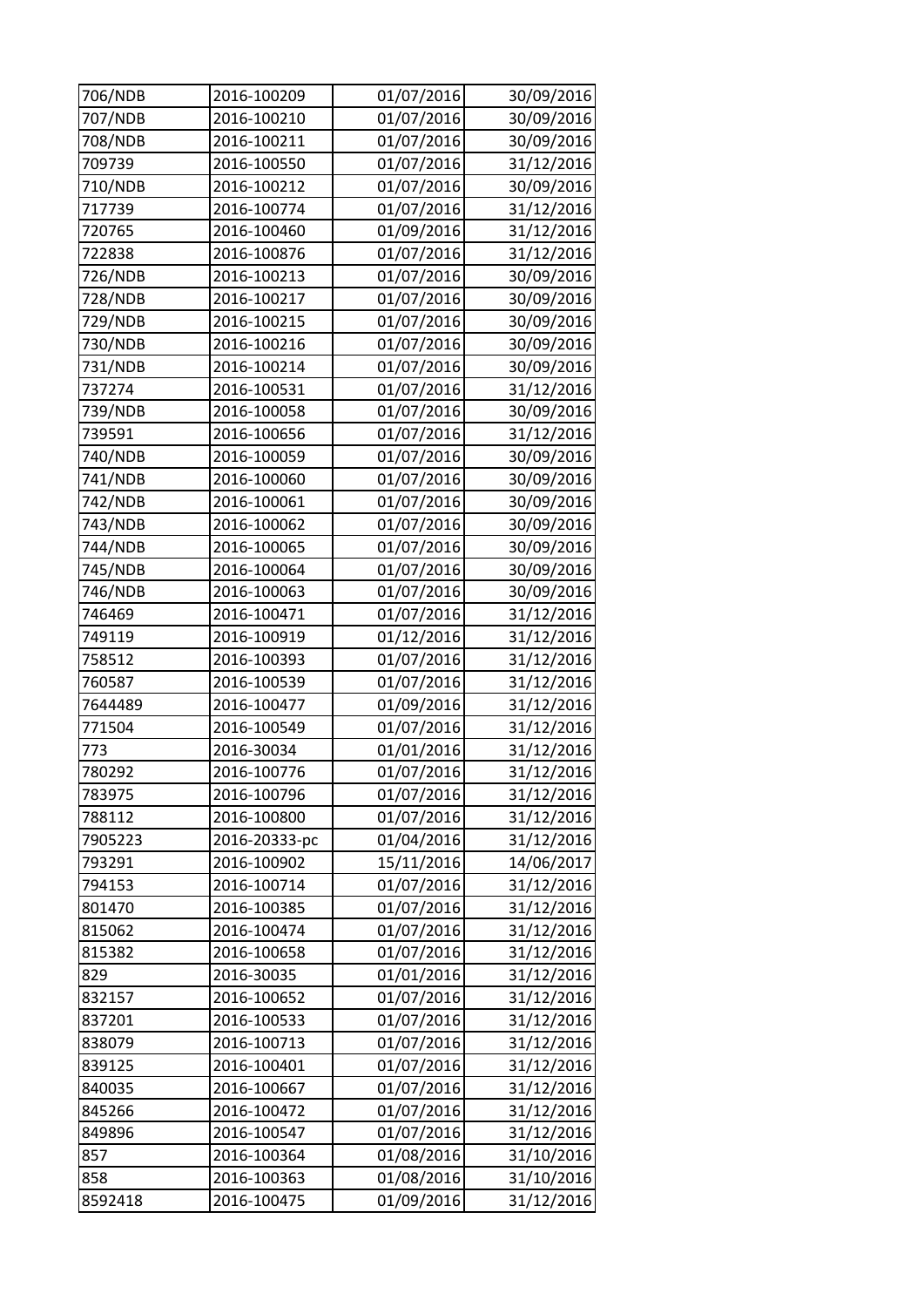| 861/NDB   | 2016-100076   | 01/07/2016 | 30/09/2016 |
|-----------|---------------|------------|------------|
| 862/NDB   | 2016-100077   | 01/07/2016 | 30/09/2016 |
| 864188    | 2016-100715   | 01/07/2016 | 31/12/2016 |
| 869899    | 2016-100359   | 01/08/2016 | 31/12/2016 |
| 871016    | 2016-100467   | 01/07/2016 | 31/12/2016 |
| 875       | 2016-100050   | 01/07/2016 | 30/09/2016 |
| 875396    | 2016-100655   | 01/07/2016 | 31/12/2016 |
| 876       | 2016-100051   | 01/07/2016 | 30/09/2016 |
| 884597    | 2016-100799   | 01/07/2016 | 31/12/2016 |
| 887050    | 2016-100804   | 01/07/2016 | 31/12/2016 |
| 888       | 2016-20007-pc | 01/01/2016 | 31/12/2016 |
| 889       | 2016-100068   | 01/07/2016 | 30/09/2016 |
| 890       | 2016-100069   | 01/07/2016 | 30/09/2016 |
| 891       | 2016-100070   | 01/07/2016 | 30/09/2016 |
| 893068    | 2016-100415   | 01/07/2016 | 31/12/2016 |
| 894       | 2016-100078   | 01/07/2016 | 30/09/2016 |
| 894081    | 2016-100728   | 01/07/2016 | 31/12/2016 |
| 896899    | 2016-100510   | 01/07/2016 | 31/12/2016 |
| 8992077   | 2016-100906   | 21/11/2016 | 31/12/2016 |
| 910796    | 2016-100490   | 01/07/2016 | 31/12/2016 |
| 9218636   | 2016-100476   | 01/09/2016 | 31/12/2016 |
| 923/NDB   | 2016-100110   | 01/07/2016 | 30/09/2016 |
| 923/NDBCC | 2016-30071    | 01/01/2016 | 31/03/2016 |
| 924/NDB   | 2016-100109   | 01/07/2016 | 30/09/2016 |
| 925919    | 2016-100172   | 01/07/2016 | 30/09/2016 |
| 927861    | 2016-100454   | 01/08/2016 | 31/12/2016 |
| 933834    | 2016-100402   | 01/07/2016 | 31/12/2016 |
| 934644    | 2016-100491   | 01/07/2016 | 31/12/2016 |
| 935       | 2016-100071   | 01/07/2016 | 30/09/2016 |
| 936       | 2016-100072   | 01/07/2016 | 30/09/2016 |
| 937140    | 2016-100663   | 01/07/2016 | 31/12/2016 |
| 937682    | 2016-100543   | 01/07/2016 | 31/12/2016 |
| 939       | 2016-100079   | 01/07/2016 | 30/09/2016 |
| 941430    | 2016-100459   | 01/09/2016 | 31/12/2016 |
| 947679    | 2016-100705   | 01/07/2016 | 31/12/2016 |
| 950071    | 2016-100956   | 01/07/2016 | 31/12/2016 |
| 951345    | 2016-100590   | 01/07/2016 | 31/12/2016 |
| 952       | 2016-100111   | 01/07/2016 | 30/09/2016 |
| 957450    | 2016-100653   | 01/07/2016 | 31/12/2016 |
| 971585    | 2016-100506   | 01/07/2016 | 31/12/2016 |
| 973692    | 2016-100654   | 01/07/2016 | 31/12/2016 |
| 975/NDB   | 2016-100161   | 01/07/2016 | 30/09/2016 |
| 976/NDB   | 2016-100162   | 01/07/2016 | 30/09/2016 |
| 977/NDB   | 2016-100163   | 01/07/2016 | 30/09/2016 |
| 978/NDB   | 2016-100164   | 01/07/2016 | 30/09/2016 |
| 979/NDB   | 2016-100165   | 01/07/2016 | 30/09/2016 |
| 979195    | 2016-100451   | 01/07/2016 | 31/12/2016 |
| 980/NDB   | 2016-100133   | 01/07/2016 | 30/09/2016 |
| 981/NDB   | 2016-100144   | 01/07/2016 | 30/09/2016 |
| 981596    | 2016-100498   | 01/07/2016 | 31/12/2016 |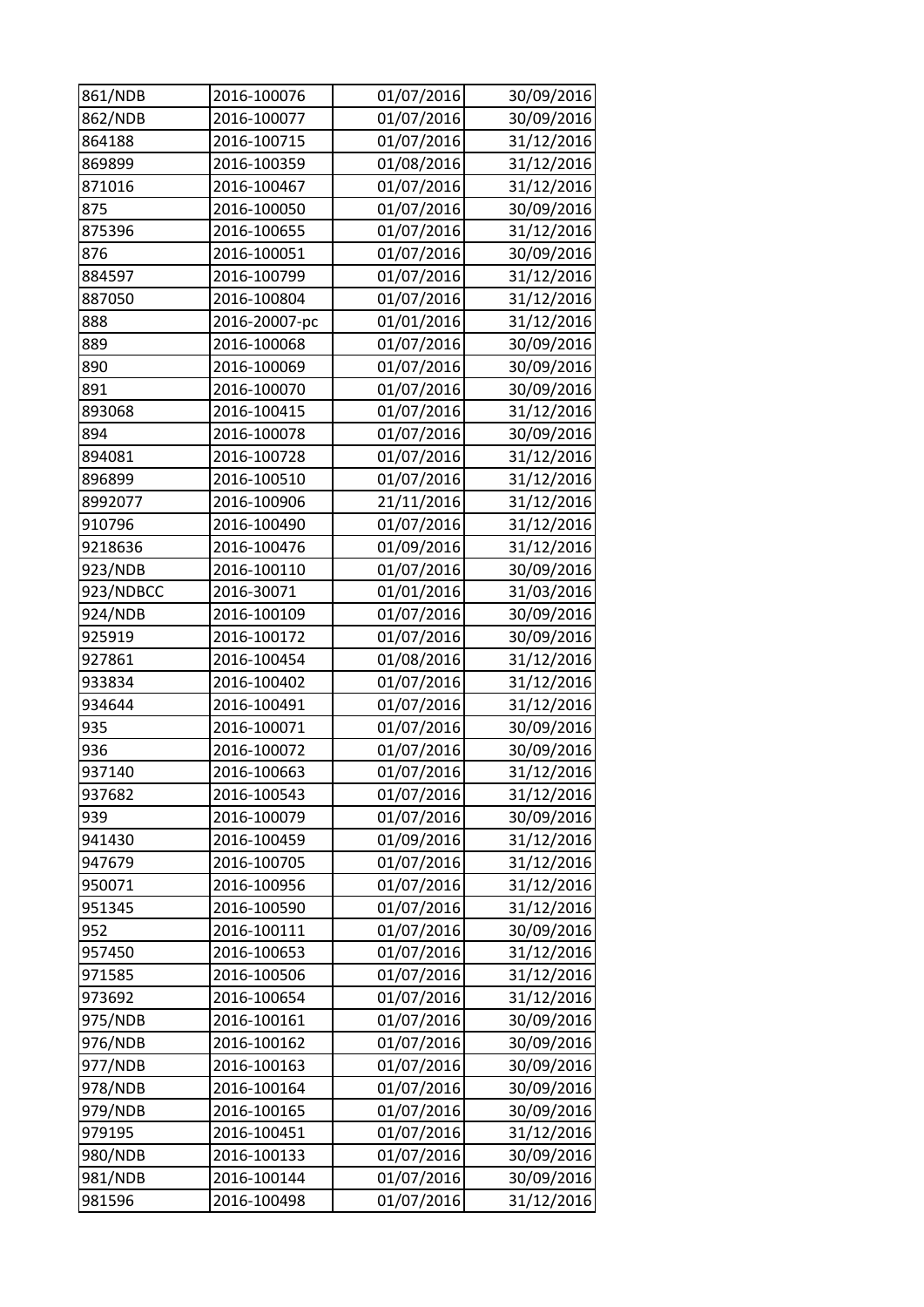| 982/NDB                      | 2016-100134   | 01/07/2016 | 30/09/2016 |
|------------------------------|---------------|------------|------------|
| 982442                       | 2016-100464   | 01/07/2016 | 31/12/2016 |
| 983/NDB                      | 2016-100260   | 01/07/2016 | 30/09/2016 |
| 984/NDB                      | 2016-100135   | 01/07/2016 | 30/09/2016 |
| 984628                       | 2016-100388   | 01/07/2016 | 31/12/2016 |
| 985/NDB                      | 2016-100137   | 01/07/2016 | 30/09/2016 |
| 986/NDB                      | 2016-100138   | 01/07/2016 | 30/09/2016 |
| 987/NDB                      | 2016-100139   | 01/07/2016 | 30/09/2016 |
| 988/NDB                      | 2016-100140   | 01/07/2016 | 30/09/2016 |
| 988912                       | 2016-100725   | 01/07/2016 | 31/12/2016 |
| 989/NDB                      | 2016-100141   | 01/07/2016 | 30/09/2016 |
| 989303                       | 2016-100378   | 01/07/2016 | 31/12/2016 |
| 990/NDB                      | 2016-100142   | 01/07/2016 | 30/09/2016 |
| 991/NDB                      | 2016-100136   | 01/07/2016 | 30/09/2016 |
| 992/NDB                      | 2016-100256   | 01/07/2016 | 30/09/2016 |
| 993/NDB                      | 2016-100150   | 01/07/2016 | 30/09/2016 |
| 994/NDB                      | 2016-100255   | 01/07/2016 | 30/09/2016 |
| 995/NDB                      | 2016-100167   | 01/07/2016 | 30/09/2016 |
| 996/NDB                      | 2016-100168   | 01/07/2016 | 30/09/2016 |
| 997/NDB                      | 2016-100169   | 01/07/2016 | 30/09/2016 |
| 998576                       | 2016-100428   | 01/07/2016 | 31/12/2016 |
| A-3277- AVERO                | 2016-20130-pc | 01/03/2016 | 31/12/2016 |
| A/S6593                      | 2016-100029   | 01/07/2016 | 31/12/2016 |
| A1;NDB-011                   | 2016-100205   | 01/01/2016 | 31/12/2016 |
| AMLIL                        | 2016-20129-pc | 01/01/2016 | 31/12/2016 |
| ANTALYA/461                  | 2016-100356   | 01/08/2016 | 31/12/2016 |
| CNA4980/DAKHLA 2016-100958   |               | 01/12/2016 | 31/12/2016 |
| <b>CR 115 EL</b>             | 2016-100204   | 01/07/2016 | 31/12/2016 |
| D18962AJ                     | 2016-20032-pc | 01/01/2016 | 30/09/2016 |
| DK 0743 BA/DK 07 2016-100125 |               | 01/07/2016 | 31/12/2016 |
| DK 1089                      | 2016-100372   | 01/01/2016 | 31/12/2016 |
| DK 2510BA/DK 25 2016-100123  |               | 01/07/2016 | 31/12/2016 |
| DK 2596 BA/DK 16 2016-100124 |               | 01/07/2016 | 31/12/2016 |
| DK 2766 BA/DK 24 2016-100159 |               | 01/07/2016 | 31/12/2016 |
| DK-3930-SD/DK-282016-100195  |               | 01/07/2016 | 31/12/2016 |
| Gemlik 1453167               | 2016-100740   | 01/11/2016 | 31/12/2016 |
| IMO 7922386                  | 2016-100929   | 01/12/2016 | 31/12/2016 |
| ISTAMBUL-11150 2016-100907   |               | 21/11/2016 | 31/12/2016 |
| ISTAMBUL-8550                | 2016-100478   | 01/09/2016 | 31/10/2016 |
| <b>ISTANBUL 8348</b>         | 2016-20396-pc | 01/06/2016 | 31/12/2016 |
| ISTANBUL-3989                | 2016-20024-pc | 01/03/2016 | 31/08/2016 |
| ISTANBUL/6748                | 2016-100741   | 01/11/2016 | 31/12/2016 |
| ISTANBUL/7055                | 2016-20394-pc | 01/06/2016 | 31/12/2016 |
| L-07/IS/2014                 | 2016-100028   | 01/07/2016 | 31/12/2016 |
| L-08/IS/2014                 | 2016-20158-pc | 01/03/2016 | 31/12/2016 |
| L-08/IS/2015                 | 2016-100027   | 01/07/2016 | 31/12/2016 |
| L-09/IS/2012                 | 2016-100030   | 01/07/2016 | 31/12/2016 |
| MPEM/DPAC 1723 2016-100320   |               | 01/07/2016 | 31/12/2016 |
| MPEM/DPAC 17242016-100319    |               | 01/07/2016 | 31/12/2016 |
| MPEM/DPAC 18632016-100275    |               | 01/07/2016 | 31/12/2016 |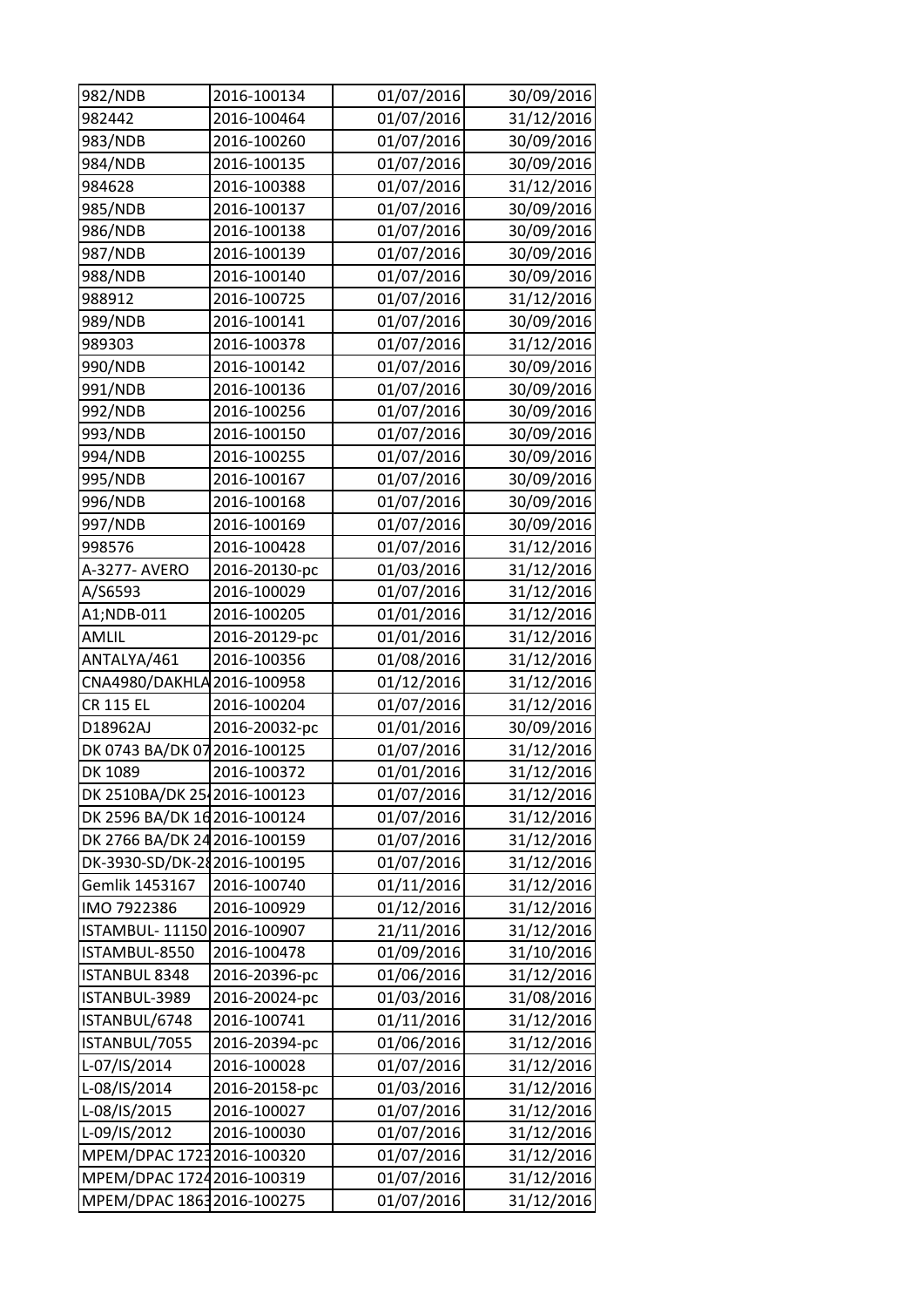| MPEM/DPAC 18642016-20265-pc  | 01/01/2016 | 30/06/2016 |
|------------------------------|------------|------------|
| MPEM/DPAC 22622016-20312-pc  | 01/01/2016 | 30/06/2016 |
| MPEM/DPAC 22662016-100292    | 01/07/2016 | 31/12/2016 |
| MPEM/DPAC 22852016-20285-pc  | 01/01/2016 | 30/06/2016 |
| MPEM/DPAC 23512016-100269    | 01/07/2016 | 31/12/2016 |
| MPEM/DPAC 23522016-100355    | 01/07/2016 | 31/12/2016 |
| MPEM/DPAC 23532016-100286    | 01/07/2016 | 31/12/2016 |
| MPEM/DPAC 2356 2016-100290   | 01/07/2016 | 31/12/2016 |
| MPEM/DPAC 23572016-100329    | 01/07/2016 | 31/12/2016 |
| MPEM/DPAC 23582016-100331    | 01/07/2016 | 31/12/2016 |
| MPEM/DPAC 23592016-20310-pc  | 01/01/2016 | 30/06/2016 |
| MPEM/DPAC 23602016-100264    | 01/07/2016 | 31/12/2016 |
| MPEM/DPAC 23612016-100273    | 01/07/2016 | 31/12/2016 |
| MPEM/DPAC 23622016-100297    | 01/07/2016 | 31/12/2016 |
| MPEM/DPAC 2363 2016-100276   | 01/07/2016 | 31/12/2016 |
| MPEM/DPAC 23642016-100277    | 01/07/2016 | 31/12/2016 |
| MPEM/DPAC 23652016-100284    | 01/07/2016 | 31/12/2016 |
| MPEM/DPAC 2366 2016-100312   | 01/07/2016 | 31/12/2016 |
| MPEM/DPAC 23672016-20278-pc  | 01/01/2016 | 30/06/2016 |
| MPEM/DPAC 2368 2016-100280   | 01/07/2016 | 31/12/2016 |
| MPEM/DPAC 23692016-20292-pc  | 01/01/2016 | 30/06/2016 |
| MPEM/DPAC 23702016-100308    | 01/07/2016 | 31/12/2016 |
| MPEM/DPAC 23742016-100305    | 01/07/2016 | 31/12/2016 |
| MPEM/DPAC 2375 2016-20296-pc | 01/01/2016 | 30/06/2016 |
| MPEM/DPAC 23772016-20284-pc  | 01/01/2016 | 30/06/2016 |
| MPEM/DPAC 23782016-100310    | 01/07/2016 | 31/12/2016 |
| MPEM/DPAC 23792016-100309    | 01/07/2016 | 31/12/2016 |
| MPEM/DPAC 2380 2016-100299   | 01/07/2016 | 31/12/2016 |
| MPEM/DPAC 24012016-100287    | 01/07/2016 | 31/12/2016 |
| MPEM/DPAC 2407 2016-100324   | 01/07/2016 | 31/12/2016 |
| MPEM/DPAC 2409 2016-100278   | 01/07/2016 | 31/12/2016 |
| MPEM/DPAC 24102016-100285    | 01/07/2016 | 31/12/2016 |
| MPEM/DPAC 24112016-20259-pc  | 01/01/2016 | 30/06/2016 |
| MPEM/DPAC 2415 2016-100330   | 01/07/2016 | 31/12/2016 |
| MPEM/DPAC 24172016-20293-pc  | 01/01/2016 | 30/06/2016 |
| MPEM/DPAC 24202016-20256-pc  | 01/01/2016 | 30/06/2016 |
| MPEM/DPAC 2425 2016-100326   | 01/07/2016 | 31/12/2016 |
| MPEM/DPAC 2426 2016-100288   | 01/07/2016 | 31/12/2016 |
| MPEM/DPAC 2430 2016-100321   | 01/07/2016 | 31/12/2016 |
| MPEM/DPAC 24312016-100314    | 01/07/2016 | 31/12/2016 |
| MPEM/DPAC 24322016-20279-pc  | 01/01/2016 | 30/06/2016 |
| MPEM/DPAC 24332016-100323    | 01/07/2016 | 31/12/2016 |
| MPEM/DPAC 24352016-100311    | 01/07/2016 | 31/12/2016 |
| MPEM/DPAC 2438 2016-100327   | 01/07/2016 | 31/12/2016 |
| MPEM/DPAC 24512016-100261    | 01/07/2016 | 31/12/2016 |
| MPEM/DPAC 24522016-100282    | 01/07/2016 | 31/12/2016 |
| MPEM/DPAC 24542016-100272    | 01/07/2016 | 31/12/2016 |
| MPEM/DPAC 24552016-100322    | 01/07/2016 | 31/12/2016 |
| MPEM/DPAC 2456 2016-100325   | 01/07/2016 | 31/12/2016 |
| MPEM/DPAC 24572016-100334    | 01/07/2016 | 31/12/2016 |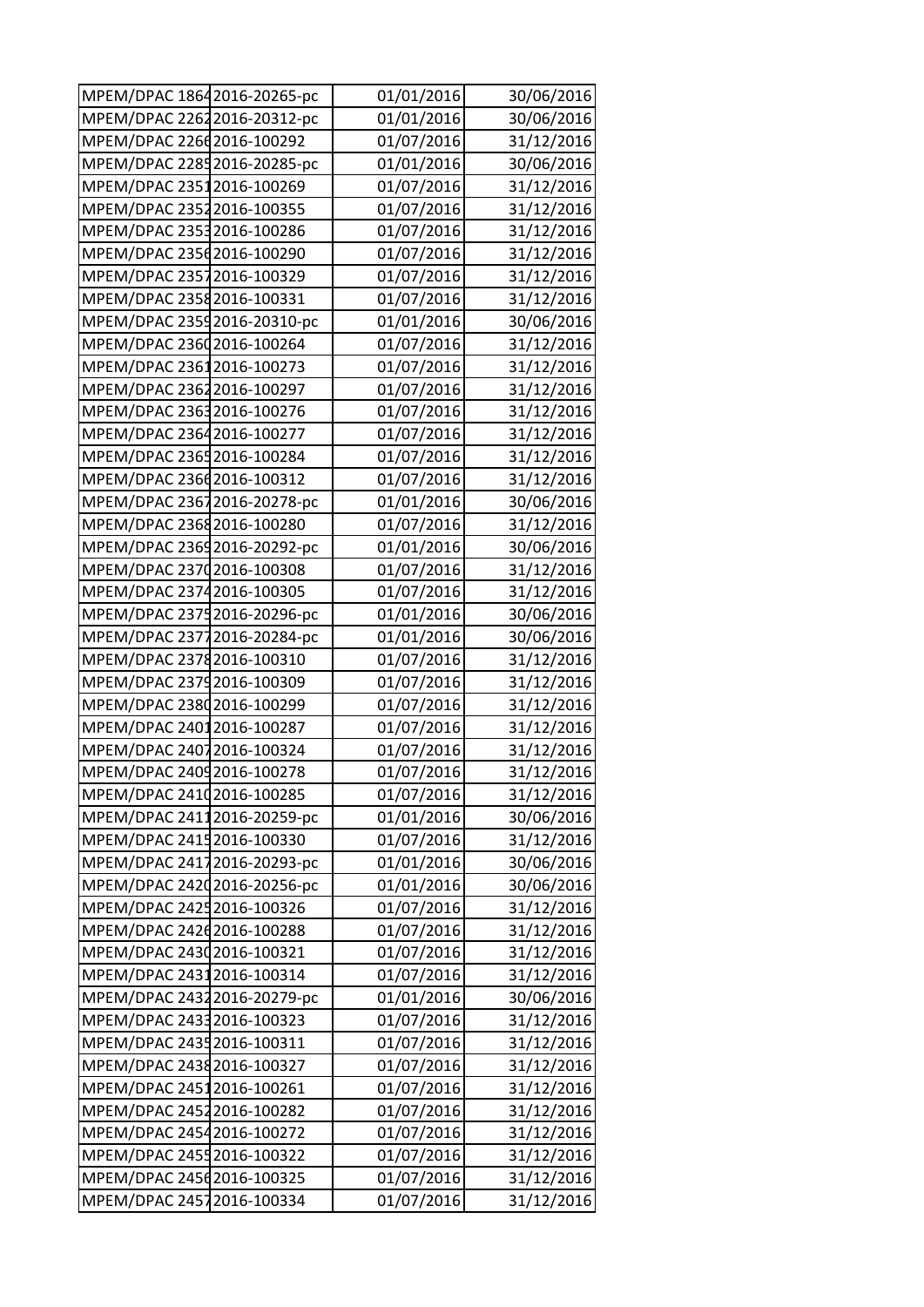| MPEM/DPAC 2458 2016-100333   |               | 01/07/2016 | 31/12/2016 |
|------------------------------|---------------|------------|------------|
| MPEM/DPAC 24592016-20294-pc  |               | 01/01/2016 | 30/06/2016 |
| MPEM/DPAC 2472 2016-100266   |               | 01/07/2016 | 31/12/2016 |
| MPEM/DPAC 2475 2016-20322-pc |               | 01/01/2016 | 30/06/2016 |
| MPEM/DPAC 25072016-20305-pc  |               | 01/01/2016 | 30/06/2016 |
| MPEM/DPAC 2508 2016-100293   |               | 01/07/2016 | 31/12/2016 |
| MPEM/DPAC 25112016-100328    |               | 01/07/2016 | 31/12/2016 |
| MPEM/DPAC 2515 2016-100300   |               | 01/07/2016 | 31/12/2016 |
| MPEM/DPAC 25162016-100281    |               | 01/07/2016 | 31/12/2016 |
| MPEM/DPAC 25172016-100274    |               | 01/07/2016 | 31/12/2016 |
| MPEM/DPAC 2518 2016-100291   |               | 01/07/2016 | 31/12/2016 |
| MPEM/DPAC 25192016-100336    |               | 01/07/2016 | 31/12/2016 |
| MPEM/DPAC 25202016-100303    |               | 01/07/2016 | 31/12/2016 |
| MPEM/DPAC 25522016-100262    |               | 01/07/2016 | 31/12/2016 |
| MPEM/DPAC 2553 2016-100263   |               | 01/07/2016 | 31/12/2016 |
| MPEM/DPAC 27222016-20252-pc  |               | 01/01/2016 | 30/06/2016 |
| MPEM/DPAC 38572016-100339    |               | 01/07/2016 | 31/12/2016 |
| MPEM/DPAC 38912016-100313    |               | 01/07/2016 | 31/12/2016 |
| MPEM/DPAC 47102016-100179    |               | 01/07/2016 | 31/12/2016 |
| MPEM/DPAC 55022016-100304    |               | 01/07/2016 | 31/12/2016 |
| MPEM/DPAC 55162016-100316    |               | 01/07/2016 | 31/12/2016 |
| MPEM/DPAC 56142016-100182    |               | 01/07/2016 | 31/12/2016 |
| MPEM/DPAC 56212016-100186    |               | 01/07/2016 | 31/12/2016 |
| MPEM/DPAC 56232016-100180    |               | 01/07/2016 | 31/12/2016 |
| MPEM/DPAC 56242016-100174    |               | 01/07/2016 | 31/12/2016 |
| MPEM/DPAC 56272016-100315    |               | 01/07/2016 | 31/12/2016 |
| MPEM/DPAC 57012016-100175    |               | 01/07/2016 | 31/12/2016 |
| MPEM/DPAC 5703 2016-20311-pc |               | 01/01/2016 | 30/06/2016 |
| MPEM/DPAC 5704 2016-100181   |               | 01/07/2016 | 31/12/2016 |
| MPEM/DPAC 57072016-100176    |               | 01/07/2016 | 31/12/2016 |
| MPEM/DPAC 57182016-100200    |               | 01/07/2016 | 31/12/2016 |
| MPEM/DPAC 5719 2016-100201   |               | 01/07/2016 | 31/12/2016 |
| MPEM/DPAC 5725 2016-100177   |               | 01/07/2016 | 31/12/2016 |
| MPEM/DPAC 57342016-20280-pc  |               | 01/01/2016 | 30/06/2016 |
| MPEM/DPAC 57392016-100178    |               | 01/07/2016 | 31/12/2016 |
| MPEM/DPAC 57472016-100202    |               | 01/07/2016 | 31/12/2016 |
| MPEM/DPAC 5748 2016-100183   |               | 01/07/2016 | 31/12/2016 |
| MPEM/DPAC 57492016-100203    |               | 01/07/2016 | 31/12/2016 |
| MPEM/DPAC 62472016-100298    |               | 01/07/2016 | 31/12/2016 |
| MPEM/DPAC-17212016-20324-pc  |               | 01/01/2016 | 30/06/2016 |
| MPEM/DPAC-17212016-20325-pc  |               | 01/01/2016 | 30/06/2016 |
| MPEM/DPAC-27252016-20386-pc  |               | 01/01/2016 | 30/06/2016 |
| MPEM/DPAC/23712016-20306-pc  |               | 01/01/2016 | 30/06/2016 |
| MPEM/DPAC2416 2016-100368    |               | 01/07/2016 | 31/12/2016 |
| MPEM/DPAC2726 2016-100349    |               | 01/07/2016 | 31/12/2016 |
| MPEM/DPAC2728 2016-100348    |               | 01/07/2016 | 31/12/2016 |
| <b>NDB 125/DMM</b>           | 2016-100922   | 15/11/2016 | 14/06/2017 |
| NDB 414 DMM                  | 2016-20132-pc | 01/01/2016 | 31/12/2016 |
| <b>NDB 556</b>               | 2016-100692   | 01/01/2016 | 31/12/2016 |
| <b>NDB-337</b>               | 2016-20017-pc | 01/01/2016 | 31/12/2016 |